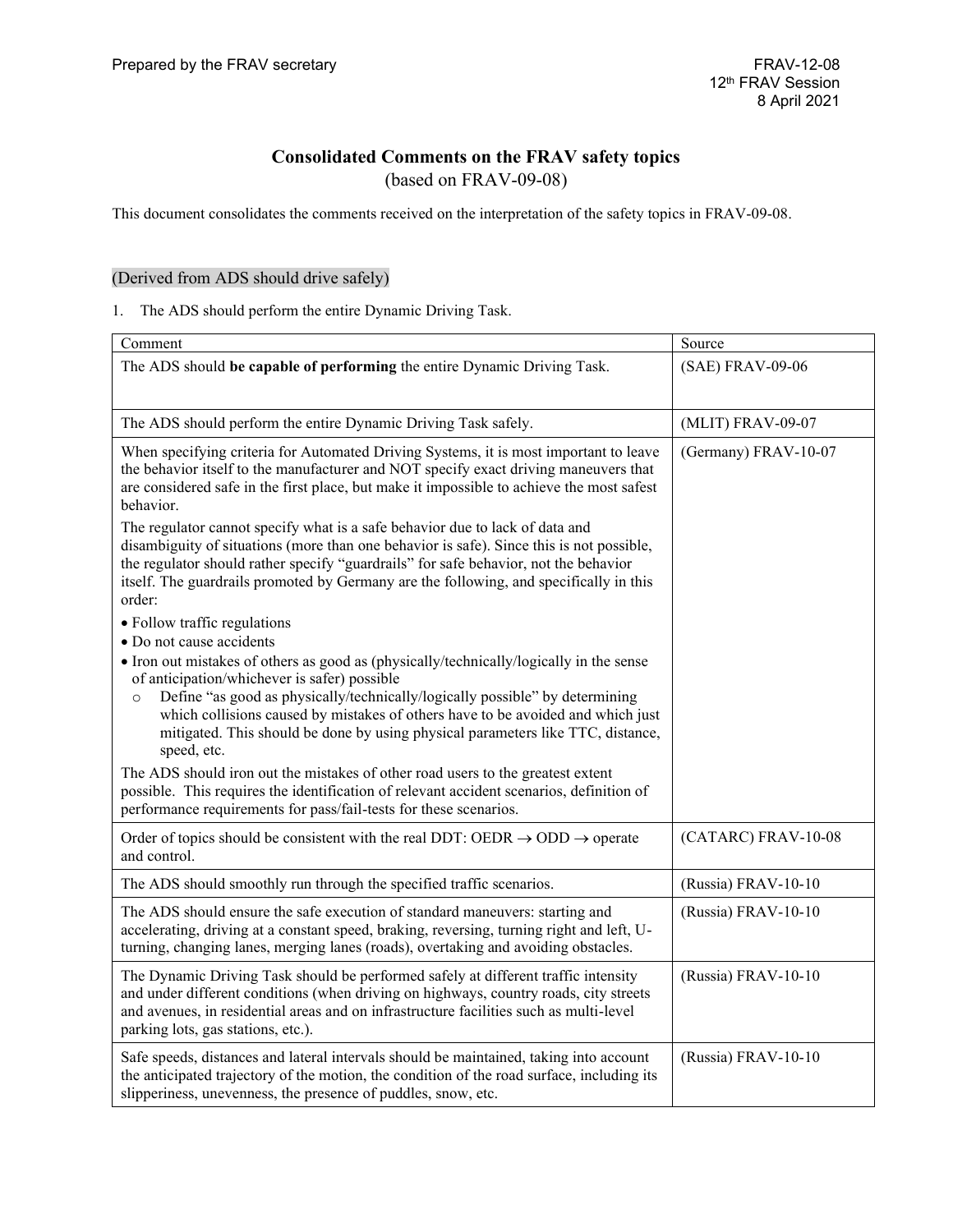| Comment                                                                                                                                                                                                     | Source                   |
|-------------------------------------------------------------------------------------------------------------------------------------------------------------------------------------------------------------|--------------------------|
| The ADS should ensure cybersecurity of operation, electromagnetic compatibility with<br>other road users and infrastructure.                                                                                | (Russia) FRAV-10-10      |
| Various scenarios for resolving emergency situations, including accidents, as well as<br>the occurrence of malfunctions of individual elements of the ADS, vehicle or<br>infrastructure should be provided. | (Russia) FRAV-10-10      |
| The ADS should ensure ride comfort of the passengers, as well as the integrity and<br>safety of the goods.                                                                                                  | (Russia) FRAV-10-10      |
| Real-time diagnostics of vehicle components that are critical from the road safety point<br>of view should be provided.                                                                                     | (Russia) FRAV-10-10      |
| The ADS should not rely on the human being responsible for oversight of the ADS or<br>for correcting the errors of the ADS.                                                                                 | (Netherlands) FRAV-10-11 |
| $DDT = OEDR + Control$ longitudinal & Lateral. This performance topic is the header<br>of the all the following topics.                                                                                     | (France) FRAV-12-09      |

### 2. The ADS should control the longitudinal and lateral motion of the vehicle.

| Comment                                                                                                                                                                                                                                                                                                                                                                                              | Source               |
|------------------------------------------------------------------------------------------------------------------------------------------------------------------------------------------------------------------------------------------------------------------------------------------------------------------------------------------------------------------------------------------------------|----------------------|
| The ADS should control the longitudinal and lateral motion of the vehicle safely.                                                                                                                                                                                                                                                                                                                    | (MLIT) FRAV-09-07    |
| This includes the "entire DDT" topic from above. It is NOT necessary to define<br>criteria for how exactly the vehicle should drive, because this would limit the<br>manufacturers in inventing the best possible strategies. It should rather define<br>"guardrails" (see introduction), between which the vehicle performance may be set, by<br>defining WHAT kind of accidents should NOT happen. | (Germany) FRAV-10-07 |
| The ADS should control the longitudinal and lateral motion simultaneously of the<br>vehicle.                                                                                                                                                                                                                                                                                                         | (CATARC) FRAV-10-08  |
| The ADS should smoothly run through the specified traffic scenarios.                                                                                                                                                                                                                                                                                                                                 | (Russia) FRAV-10-10  |
| The ADS should smoothly run in the traffic flow.                                                                                                                                                                                                                                                                                                                                                     | (Russia) FRAV-10-10  |
| The ADS should not achieve non-comfort levels of longitudinal and lateral<br>acceleration and longitudinal deceleration (except for the case of the emergency<br>braking)                                                                                                                                                                                                                            | (Russia) FRAV-10-10  |
| The correct determination of a vehicle speed should be confirmed.                                                                                                                                                                                                                                                                                                                                    | (Russia) FRAV-10-10  |
| This item should concentrate on maneuver execution by the ADS:<br>In an understandable way for other road users<br>Smooth<br>Safely<br>(Some standard maneuvers are defined in NHTSA Testable Framework)                                                                                                                                                                                             | (France) FRAV-12-09  |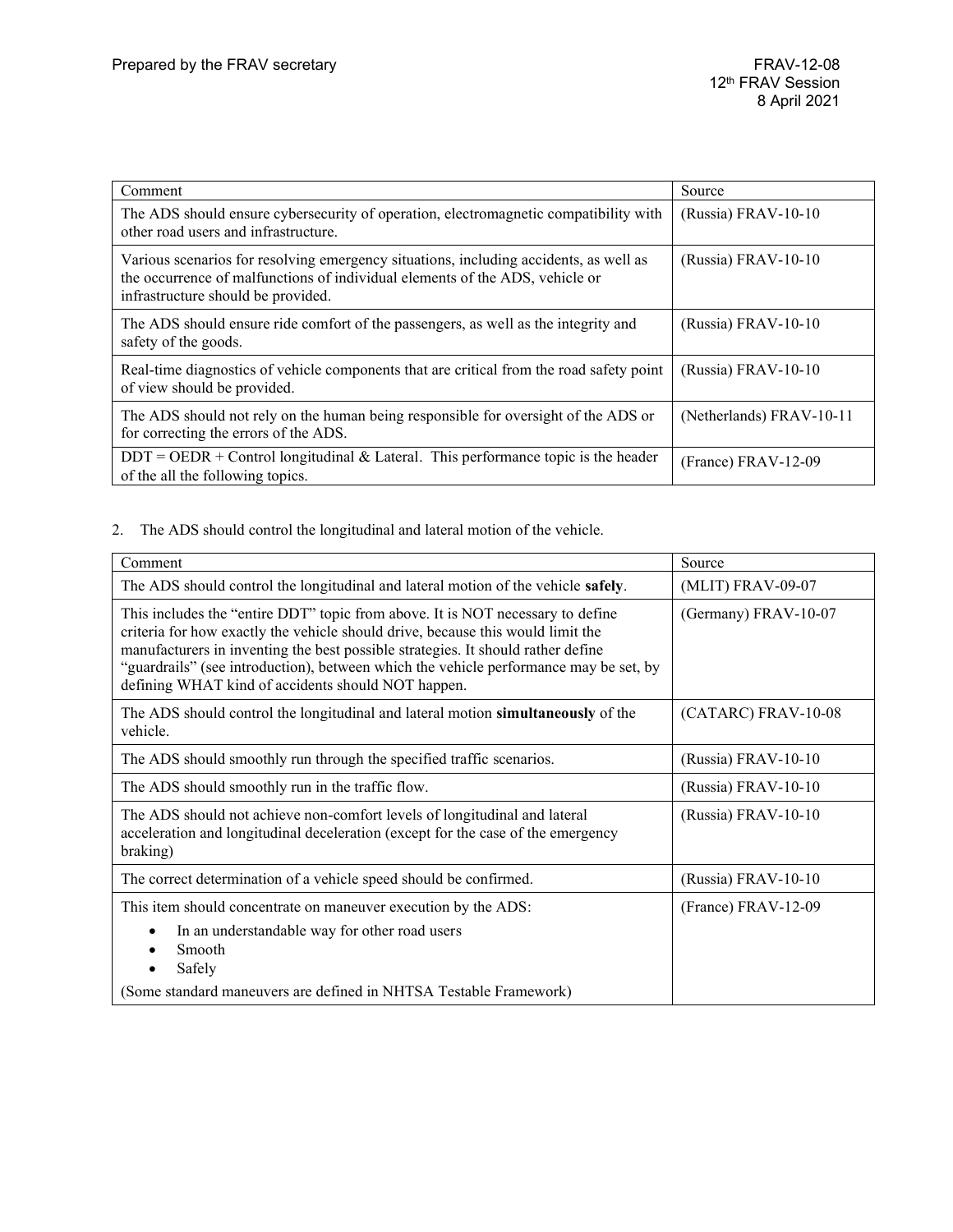3. The ADS should recognize the ODD conditions and boundaries of the ODD of its feature(s).

| Comment                                                                                                                                                                                                                                                                                                                                     | Source                                                     |
|---------------------------------------------------------------------------------------------------------------------------------------------------------------------------------------------------------------------------------------------------------------------------------------------------------------------------------------------|------------------------------------------------------------|
| Recognizing alone is no statement at all. I can recognize that I leave the ODD and still<br>do it.                                                                                                                                                                                                                                          | (Germany) FRAV-10-07                                       |
| The ADS should recognize the ODDs conditions and boundaries of the ODDs.                                                                                                                                                                                                                                                                    | (CATARC) FRAV-10-08                                        |
| The ADS feature should operate safely within its ODD boundaries.                                                                                                                                                                                                                                                                            | (Netherlands) FRAV-10-11<br>based on<br>(Japan) FRAV-09-07 |
| The ODD conditions and boundaries (measurable limits) should be established by the<br>manufacturer.                                                                                                                                                                                                                                         | (Russia) FRAV-10-10                                        |
| The ODD conditions to be recognized by the ADS should include:<br>Precipitation (rain, snow)<br>Time of day (light intensity, including the case of the use of lighting devices)<br>Visibility (visibility distance - at least 1.5 braking distance)<br>Adhesion to the road surface<br>Possibility of recognition of the road marking line | (Russia) FRAV-10-10                                        |
| All boundaries of the ODD should be described, even attribute not in the ODD (in<br>order to detect and respond in a sufficient timeframe before ODD exit)<br>The ODD shall be described and provided to audit of homologation process.<br>The ADS shall detect all ODD attributes.                                                         | (France) FRAV-12-09                                        |

4. The ADS should detect, recognize, classify, and prepare to respond to objects and events in the traffic environment.

| The ADS should detect, recognize, classify, and prepare to respond to objects and<br>events in the traffic environment safely.                                                                                                                                                                                                                                                                                          | (MLIT) FRAV-09-07     |
|-------------------------------------------------------------------------------------------------------------------------------------------------------------------------------------------------------------------------------------------------------------------------------------------------------------------------------------------------------------------------------------------------------------------------|-----------------------|
| This is not compatible with the "guardrails"-approach since no quality of the response<br>is required. The response is important, not the preparations and calculations the<br>vehicle performs without responding.                                                                                                                                                                                                     | (Germany) FRAV-10-07  |
| The objects, which the ADS should recognize, and at which distance:<br>Stationary vehicle<br>Relatively short and narrow object, compared to the width of the traffic lane<br>Car, motorcycle, bicycle, pedestrian moving in the same direction<br>Car, motorcycle, bicycle, pedestrian moving in the transverse direction<br>Merging traffic<br>Vehicles cutting-in from the left and from the right<br>Road accidents | (Russia) FRAV-10-10   |
| All Objects and Events should be described, and associated response should also be<br>described. (For us, NHTSA document describing OEDR process (Testable<br>Framework, sept.2019), is the standard to use to answer this topic)<br>Should include self-check (incl. DSSAD) or auto diagnosis                                                                                                                          | $(France) FRAV-12-09$ |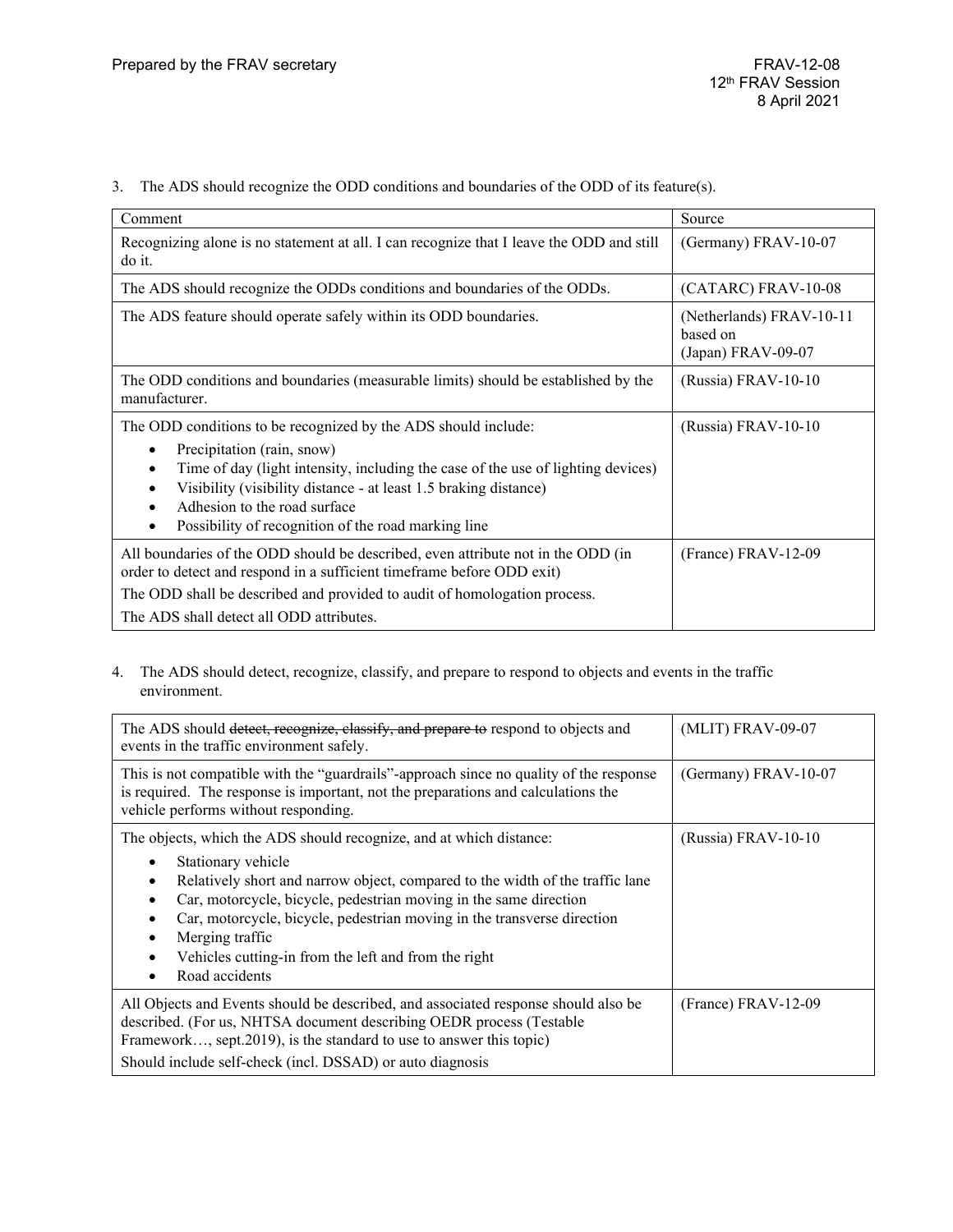# 5. The ADS should respect traffic rules.

| The ADS should comply with traffic rules.                                                                                                                                                                                                                                                                                                                                                                                                                                                                                                                                                                                                                                                                                                                                                                                 | (MLIT) FRAV-09-07    |
|---------------------------------------------------------------------------------------------------------------------------------------------------------------------------------------------------------------------------------------------------------------------------------------------------------------------------------------------------------------------------------------------------------------------------------------------------------------------------------------------------------------------------------------------------------------------------------------------------------------------------------------------------------------------------------------------------------------------------------------------------------------------------------------------------------------------------|----------------------|
| The ADS should comply with traffic rules unless emergently necessary for avoiding<br>accidents. Japan understands that complying with traffic rules does not need to be<br>strictly applied when the imminent collision risk is observed and can be prevented by<br>breaking traffic rules. (Some countries may have a provision like "Traffic rules may<br>not be applied if it is necessary for avoiding accident", but some countries do not.)<br>Japan would like to reserve this topic since MLIT is having discussion with police<br>agency internally.                                                                                                                                                                                                                                                             | $(Japan)$ FRAV-10-06 |
| At the same time, this issue should be considered with WP.1 and it may be preferable<br>that WP29 or FRAV ask a question to WP.1.                                                                                                                                                                                                                                                                                                                                                                                                                                                                                                                                                                                                                                                                                         |                      |
| This is already a verifiable requirement, given that for any given situation, it should be<br>possible to find a Boolean result to whether the vehicle respects traffic rules. Further<br>work is just defining assessment methods could be done within VMAD.                                                                                                                                                                                                                                                                                                                                                                                                                                                                                                                                                             | (Germany) FRAV-10-07 |
| The ADS should respect local traffic rules, laws, and regulations (Take traffic laws'<br>difference between regions and areas into consideration).                                                                                                                                                                                                                                                                                                                                                                                                                                                                                                                                                                                                                                                                        | (CATARC) FRAV-10-08  |
| Immediate stop in the case of a road accident<br>$\bullet$<br>Giving way to special services vehicles<br>$\bullet$<br>Giving way to pedestrians<br>$\bullet$<br>Follow the traffic lights<br>$\bullet$<br>Follow the gestures of the traffic controller<br>$\bullet$<br>Use the lights including the emergency lights<br>$\bullet$<br>Staring motion and maneuvering on the road<br>$\bullet$<br>Keeping the lane<br>$\bullet$<br>Maintaining the allowed speed<br>$\bullet$<br>Overtaking, advancing, passing of oncoming traffic<br>$\bullet$<br>Stopping<br>$\bullet$<br>Crossing intersections (regulated and non-regulated)<br>$\bullet$<br>Crossing railways<br>$\bullet$<br>Moving in living areas<br>$\bullet$<br>Giving priority to public transport<br>$\bullet$<br>Use the audible warning signal<br>$\bullet$ | (Russia) FRAV-10-10  |
| An item should concentrate on:<br>A list of traffic rules to respect in the ODD should be defined (should be done by<br>$\bullet$<br>each country)<br>Identify common traffic rules, and differences, and propose common requirements.<br>$\bullet$<br>Some will be objective, but other will be subjective<br>$\bullet$                                                                                                                                                                                                                                                                                                                                                                                                                                                                                                  | (France) FRAV-12-09  |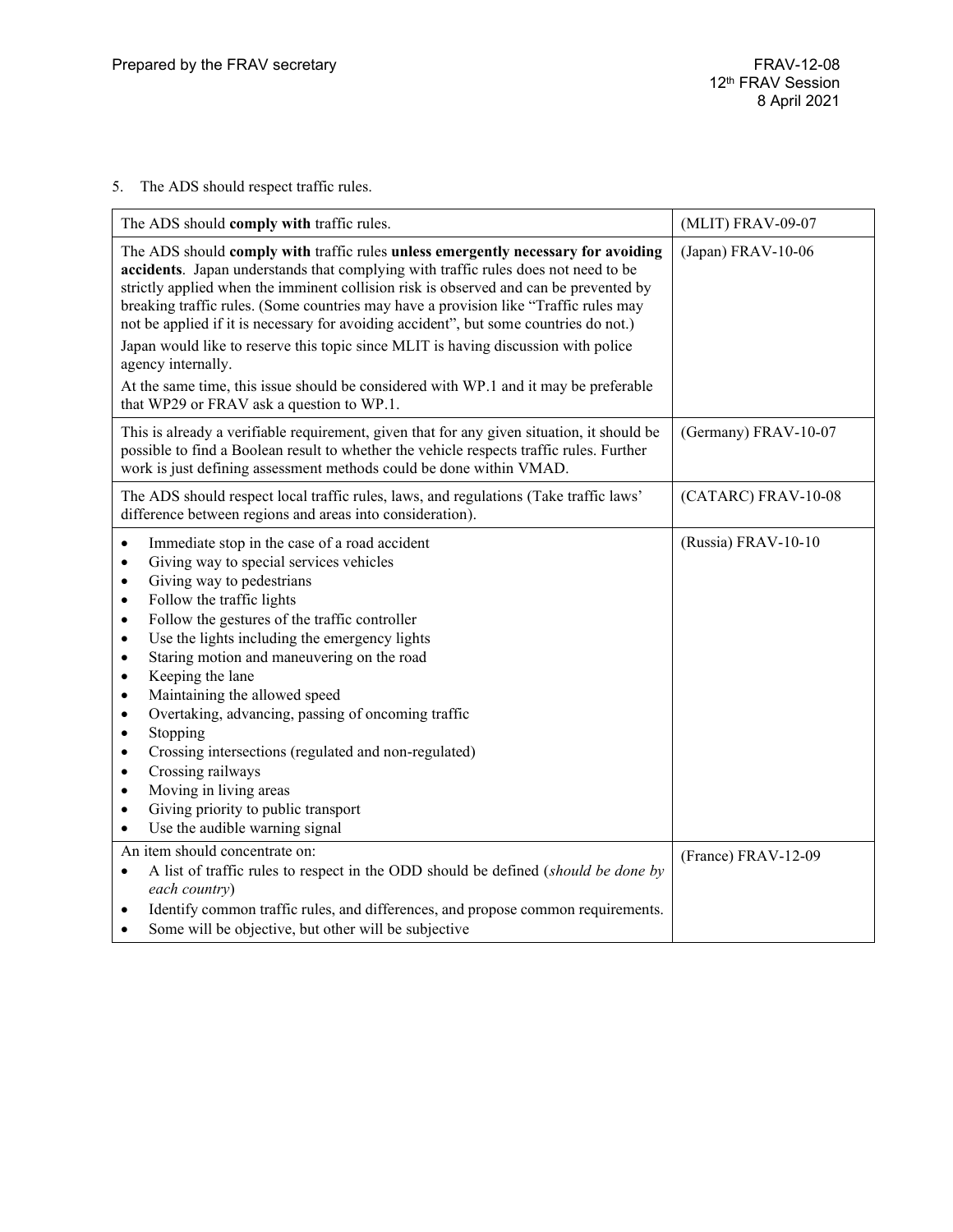6. The ADS should interact safely with other road users.

| Comment                                                                                                                                                                                                                                            | Source               |
|----------------------------------------------------------------------------------------------------------------------------------------------------------------------------------------------------------------------------------------------------|----------------------|
| According to the "guardrails", "safely" should be interpreted as "irons out mistakes of<br>others to the largest possible extend" and "does not CAUSE accidents". There should<br>not be specific artificial requirements for the behavior itself. | (Germany) FRAV-10-07 |
| The ADS should be identified in the traffic flow at the conditions, when:<br>the ADS is active,<br>the ADS is inactive,<br>a minimum risk maneuver (MRM) is performed,<br>$\bullet$<br>an emergency maneuver (EM) is performed.                    | (Russia) FRAV-10-10  |
| Already taken into account above requirements.                                                                                                                                                                                                     | (France) FRAV-12-09  |

### 7. The ADS should adapt its behavior in line with safety risks.

| Comment                                                                                                                                                                                                                                                                                                                                                                                                                                                                                                                                                  | Source               |
|----------------------------------------------------------------------------------------------------------------------------------------------------------------------------------------------------------------------------------------------------------------------------------------------------------------------------------------------------------------------------------------------------------------------------------------------------------------------------------------------------------------------------------------------------------|----------------------|
| No, because this is not verifiable, and to our understanding it will not be possible to<br>define the one safe set of requirements for this. There is a plethora of methods the<br>ADS could use to increase the level of safety that we cannot foresee at this stage. (An<br>example: we could come to the conclusion that staying in the center of the lane would<br>be considered safe. But when overtaking other vehicles in adjacent lanes, drifting to<br>the own lane's edge will increase the lateral safety distance and thus increase safety.) | (Germany) FRAV-10-07 |
| The ADS should ensure its behavior better than the average expectation of proficient<br>human drivers in order to in line with safety risks. (above avg)                                                                                                                                                                                                                                                                                                                                                                                                 | (CATARC) FRAV-10-08  |
| The ADS should smoothly run through the specified traffic scenarios.                                                                                                                                                                                                                                                                                                                                                                                                                                                                                     | (Russia) FRAV-10-10  |

### 8. The ADS should adapt its behavior to the surrounding traffic conditions.

| Comment                                                                                                                                                                   | Source               |
|---------------------------------------------------------------------------------------------------------------------------------------------------------------------------|----------------------|
| What is the difference between adapting in line with safety risks and to surrounding<br>traffic conditions?                                                               | (MLIT) FRAV-09-07    |
| Not compatible the guardrails. Needs further specification to become verifiable. And<br>these specifications should not aim to specify a certain behavior of the vehicle. | (Germany) FRAV-10-07 |
| The ADS should smoothly run through the specified traffic scenarios.                                                                                                      | (Russia) FRAV-10-10  |

### 9. The ADS driving behavior should not disrupt the flow of traffic.

| Comment                                                                                                                                                                                                                                                                             | Source                |
|-------------------------------------------------------------------------------------------------------------------------------------------------------------------------------------------------------------------------------------------------------------------------------------|-----------------------|
| At least in Germany, this aspect is already included in "follow traffic rules" – there is a $\mid$ (Germany) FRAV-10-07<br>set of rules which states you should not drive too slow unnecessarily, and you should<br>maintain the distance. We need to avoid redundant requirements. |                       |
| The ADS should smoothly run through the specified traffic scenarios.                                                                                                                                                                                                                | $(Russia)$ FRAV-10-10 |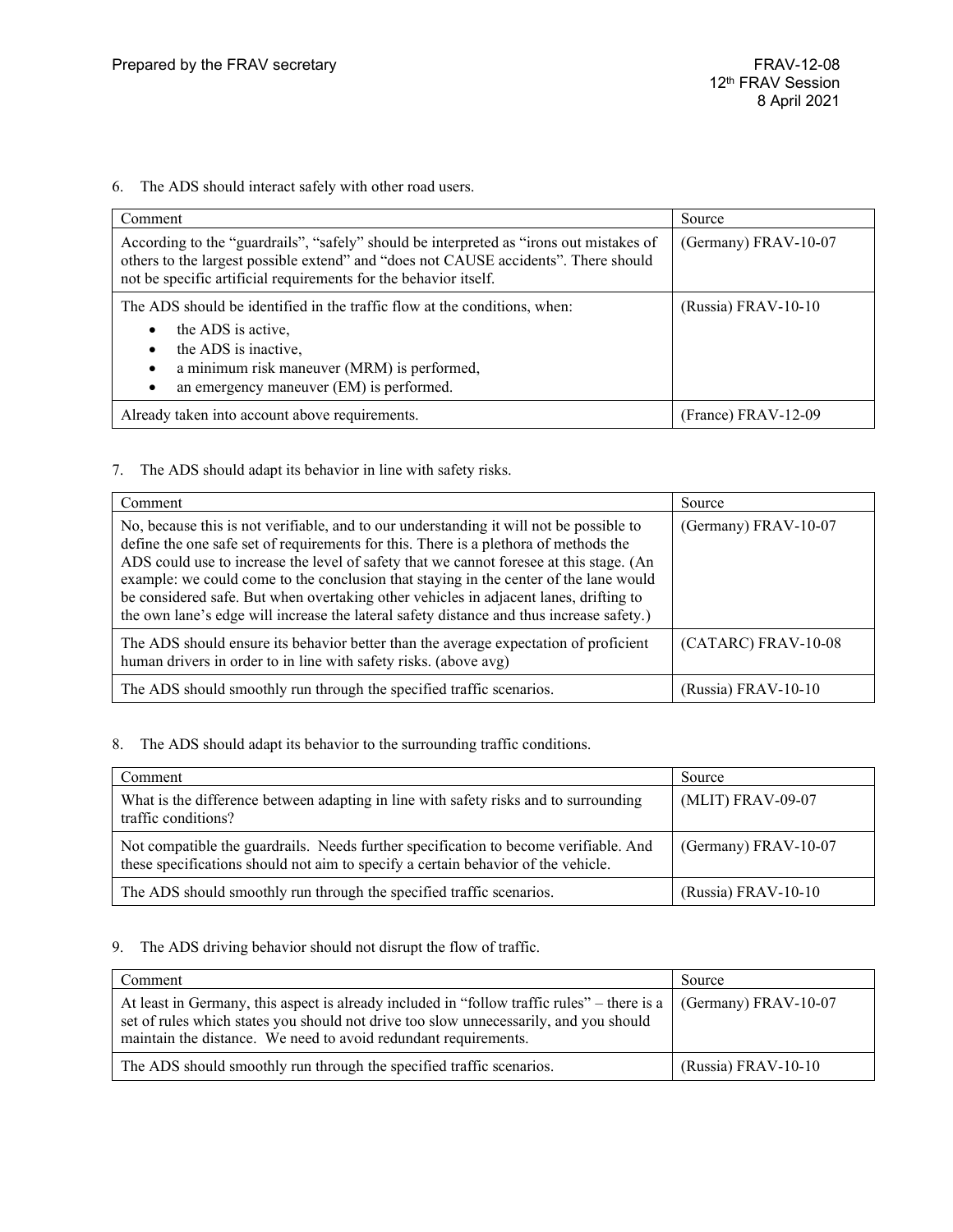10. The ADS behavior should not be the critical factor in causation of a collision.

| Comment                                                                                                                                                         | Source                 |
|-----------------------------------------------------------------------------------------------------------------------------------------------------------------|------------------------|
| The ADS should not cause collisions. For any given accident, it is possible to<br>determine who was at fault. And the answer should be that it was NOT the ADS. | (Germany) $FRAV-10-07$ |
| The ADS should smoothly run through the specified traffic scenarios.                                                                                            | $(Russia) FRAV-10-10$  |

| (Comments covering items 7-10 above)                                                                                                                                                                                                                                                          | $(France) FRAV-12-09$ |
|-----------------------------------------------------------------------------------------------------------------------------------------------------------------------------------------------------------------------------------------------------------------------------------------------|-----------------------|
| • This compliance should be verified in a Risk Analysis                                                                                                                                                                                                                                       |                       |
| The vehicle shall manage risks according to the following rules:                                                                                                                                                                                                                              |                       |
| • Vehicle shall not create accident by its own<br>• Vehicle shall be robust, as far as reasonably possible, to risks caused by others<br>• Vehicle shall comply with applicable driving rules (including those applicable to<br>human drivers) unless it is the only way to avoid an accident |                       |
| This rule shall be fulfilled:                                                                                                                                                                                                                                                                 |                       |
| • wherever the vehicle is driving (e.g. country, road, )<br>whenever the vehicle is driving (e.g. despite dynamic lane assignment; time dependent<br>rule, introduction of a new type of traffic sign; rule change )                                                                          |                       |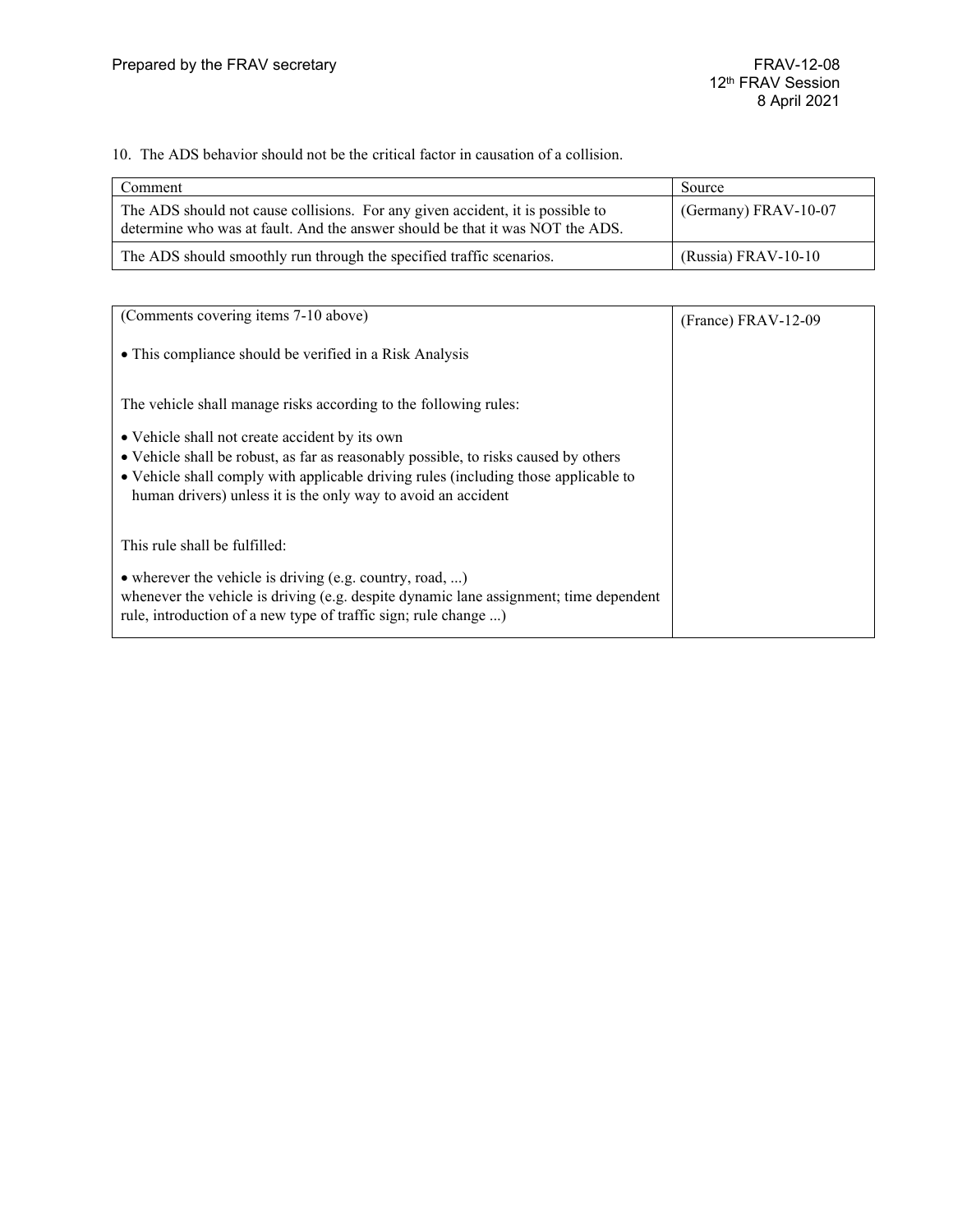### (Derived from the ADS should interact safely with the user)

(Russia) FRAV-10-10: What kinds of users are involved in an automated vehicle operation, their functions and expected performance? (from SAE J3016: Conventional Driver (term 3.29.1.1), Remote Driver (term 3.29.1.2), Passenger (term 3.29.2), DDT Fallback-Ready User (term 3.29.3) and Driverless Operation Dispatcher (term 3.29.4))

11. Activation of an ADS feature should only be possible when the conditions of its ODD have been met.

| Comment                                                                                                                                                                                                                                                                                                                                                                                                                                                          | Source              |
|------------------------------------------------------------------------------------------------------------------------------------------------------------------------------------------------------------------------------------------------------------------------------------------------------------------------------------------------------------------------------------------------------------------------------------------------------------------|---------------------|
| • The ODD conditions and boundaries (measurable limits) should be established by<br>the manufacturer.<br>• The ODD conditions to be recognized by the ADS should include:<br>o Precipitation (rain, snow)<br>o Time of day (light intensity, including the case of the use of lighting devices)<br>o Visibility (visibility distance - at least 1.5 braking distance)<br>o Adhesion to the road surface<br>o Possibility of recognition of the road marking line | (Russia) FRAV-10-10 |
| • The vehicle shall not be in AD mode out of its ODD<br>• Manufacturers and other entities should develop tests and standards to establish a<br>safe ODD                                                                                                                                                                                                                                                                                                         | (France) FRAV-12-09 |

12. The ADS should provide for specific measures allowing safe transportation of passengers (e.g., in a driverless shuttle)

| Comment                                                                                                                                | Source              |
|----------------------------------------------------------------------------------------------------------------------------------------|---------------------|
| Proposal for additional topic.                                                                                                         | (Russia) FRAV-10-10 |
| • To provide stops in the places required by the route.                                                                                |                     |
| • To provide opening the service doors at the bus stop and closing them before motion<br>after a stop.                                 |                     |
| • To provide audio messages to passengers about approaching a stop and start motion<br>after a stop.                                   |                     |
| • To provide a possibility for the emergency stop of a vehicle by passengers<br>(«emergency brake»).                                   |                     |
| • To ensure passengers' comfort during normal acceleration and deceleration of a<br>vehicle and its lateral acceleration at cornering. |                     |
| • To provide audible (sound) notification of passengers during emergency braking.                                                      |                     |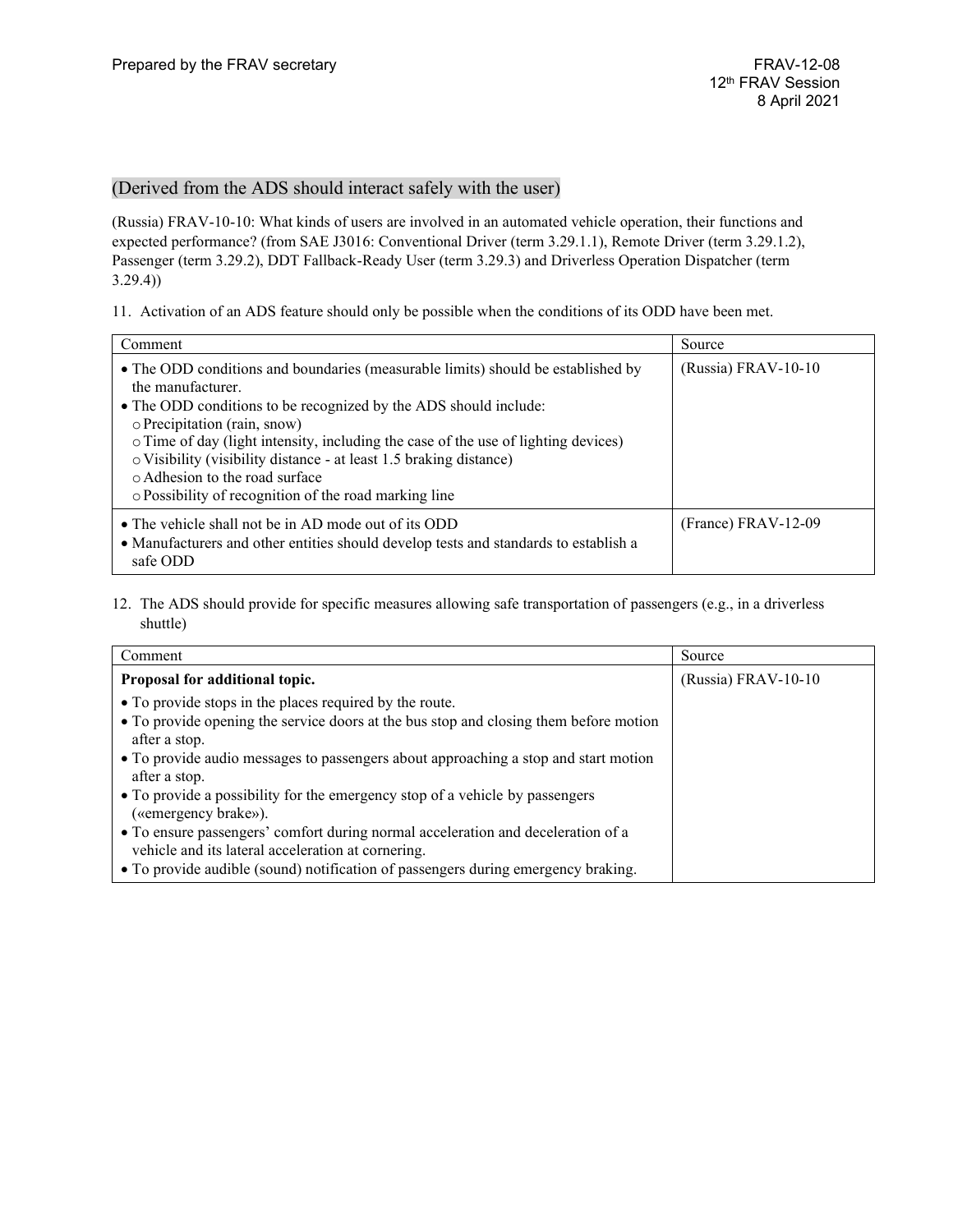13. The ADS should signal when conditions indicate a probable ODD exit.

| Comment                                                                                                                                                                          | Source                   |
|----------------------------------------------------------------------------------------------------------------------------------------------------------------------------------|--------------------------|
| The ADS should signal to the driver with sufficient lead time (e.g. 10 seconds) in<br>advance when an ODD exit is probable.                                                      | (Germany) FRAV-10-07     |
| The ADS should keep the operation mode aware to users all time along the driving<br>task, include but not limited to Activated\Deactivated\ODD Exit.                             | $(CATARC)$ FRAV-10-08    |
| A manufacturer should specify actions of the ADS after reaching the boundaries of the<br>ODD (e.g., executing a minimum risk maneuver).                                          | (Russia) FRAV-10-10      |
| The HMI should inform timely the user when the ADS feature is approaching its ODD<br>boundaries or when the conditions indicate a probable ODD exceedance of the ADS<br>feature. | (Netherlands) FRAV-10-11 |
| An HMI should be triggered to alert the driver, with a sufficient timeframe                                                                                                      | (France) FRAV-12-09      |
| The driver shall be clearly informed of:                                                                                                                                         |                          |
| the vehicle behavior in AD mode and the limits of this behavior                                                                                                                  |                          |
| His own responsibilities, the procedures to comply with (e.g. takeover<br>$\bullet$                                                                                              |                          |
| procedure) and possible consequences if he does not comply.                                                                                                                      |                          |

14. The user should be permitted to override the ADS to assume full control over the vehicle.

| Comment                                                                                                                                                                                                                                                                                   | Source                |
|-------------------------------------------------------------------------------------------------------------------------------------------------------------------------------------------------------------------------------------------------------------------------------------------|-----------------------|
| The user should be permitted to override the ADS to assume full control over the<br>vehicle if the ADS is designed to request and enable intervention by a human<br>driver. (It's important to distinguish between an ADS designed to request human<br>intervention and one that is not.) | $(SAE)$ FRAV-09-06    |
| Any overruling should lead to ADS deactivation with the relevant safety measures<br>(e.g. control handover after a specific time, or when the handover is considered safe).<br>It should not be possible to cancel the deactivation.                                                      | (Germany) FRAV-10-07  |
| Possibly define the lead time and require the vehicle to be able to fully perform the<br>DDT in that time.                                                                                                                                                                                |                       |
| Override should be conditional. The user should be permitted to override the ADS to<br>assume full control over the vehicle according to requirements for transfers of control<br>below.                                                                                                  | (CATARC) FRAV-10-08   |
| A manufacturer should specify actions that allow deactivating an automated vehicle<br>and/or the ADS by a person directly in the vehicle and a remote operator.                                                                                                                           | (Russia) FRAV-10-10   |
| Whatever the situation, nominal driving, MRM, of EM, the user should be able to<br>override the the ADS.                                                                                                                                                                                  | $(France) FRAV-12-09$ |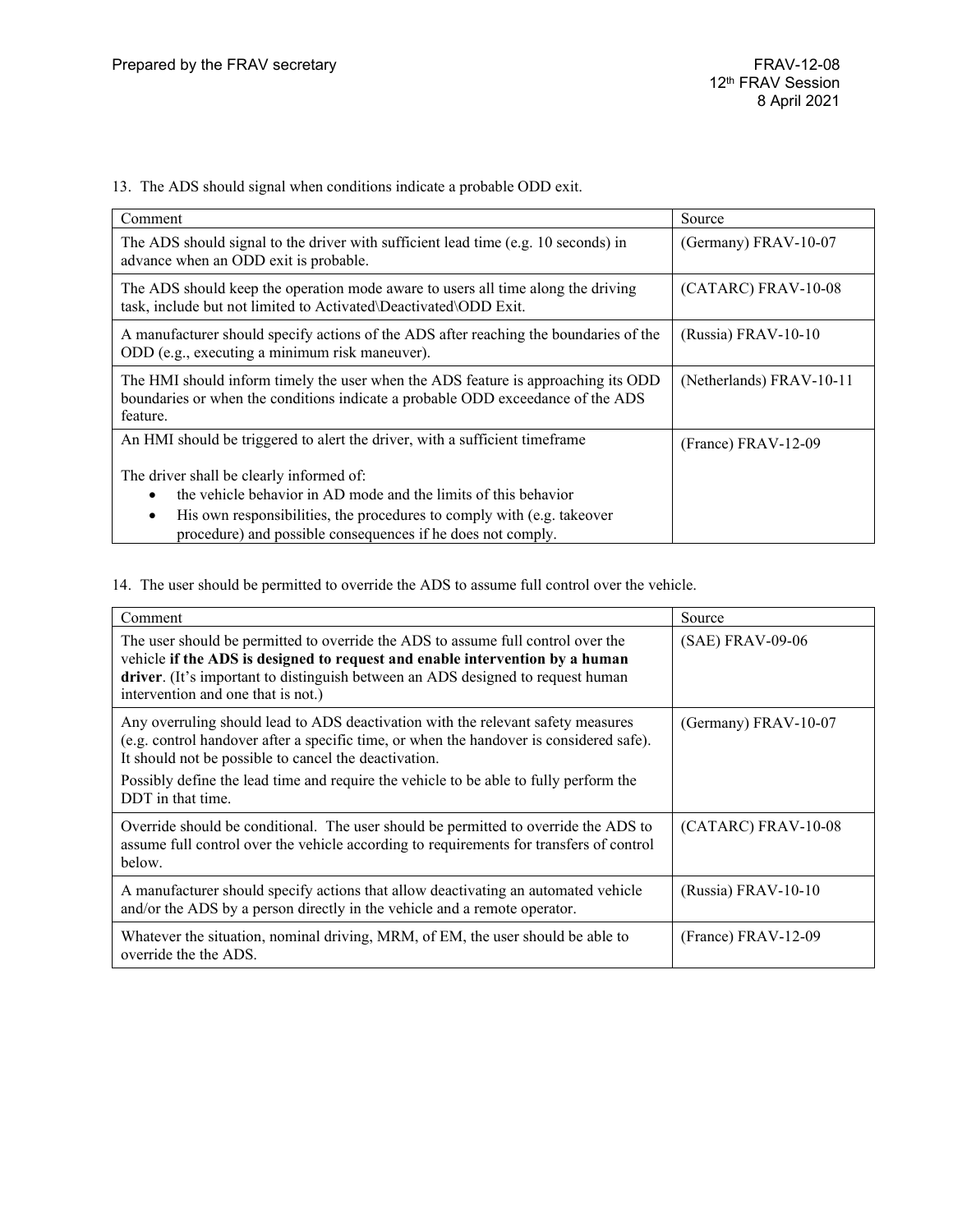15. The ADS should safely manage transitions of control to the user.

| Comment                                                                                                                                            | Source                   |
|----------------------------------------------------------------------------------------------------------------------------------------------------|--------------------------|
| The ADS should safely manage transfers of full control to the user if the ADS is<br>designed to request and enable intervention by a human driver. | (SAE) FRAV-09-06         |
| Unspecific – further specifications needed (e.g. transition time, traffic related situation<br>for the transition).                                | (Germany) $FRAV-10-07$   |
| A manufacturer should set up the conditions and the process of transmitting the vehicle<br>control from the ADS to the human user.                 | $(Russia) FRAV-10-10$    |
| The ADS should provide a harmonized transition of control with harmonized defined<br>states and interaction                                        | (Netherlands) FRAV-10-11 |

16. Prior to a transition of control to the user, the ADS should verify the availability of the user to assume control.

| Comment                                                                                                                                                                                              | Source                |
|------------------------------------------------------------------------------------------------------------------------------------------------------------------------------------------------------|-----------------------|
| Prior to a <b>transfer</b> of control to the user, the ADS should verify the availability of the<br>user to assume control.                                                                          | (SAE) FRAV-09-06      |
| Prior to a transition of control to the user, the ADS should verify the availability of the<br>user all the time to assume control and support the driver in resuming manual<br>control at any time. | (MLIT) FRAV-08-09     |
| Availability of the user should be verified continuously during ADS operation                                                                                                                        | (Germany) FRAV-10-07  |
| A manufacturer should provide the means for detection of the availability of the user.                                                                                                               | $(Russia)$ FRAV-10-10 |

17. Pursuant to a transition, the ADS should verify full control of the vehicle by the user prior to deactivation.

| Comment                                                                                                                                                        | Source                   |
|----------------------------------------------------------------------------------------------------------------------------------------------------------------|--------------------------|
| Pursuant to a transfer of control, the ADS should verify full control of the vehicle by<br>the user prior to deactivation.                                     | (SAE) FRAV-09-06         |
| Full control by the user should be specified with regard to Situation Awareness                                                                                | (Germany) FRAV-10-07     |
| A manufacturer should provide the means for the confirmation by the user on taking<br>control over the vehicle (e.g., a button or a command in the interface). | (Russia) FRAV-10-10      |
| The ADS should remain active as long as the user has not taken over, or the ADS has<br>reached a Minimal Risk Condition (MRC).                                 | (Netherlands) FRAV-10-11 |

18. The ADS interface should enable interaction between the human user and the ADS.

| Comment                                                                                                         | Source                |
|-----------------------------------------------------------------------------------------------------------------|-----------------------|
| <b>Proposal for additional topic</b>                                                                            | $(Russia) FRAV-10-10$ |
| A manufacturer should provide the HMI allowing all required interactions between the<br>human user and the ADS. |                       |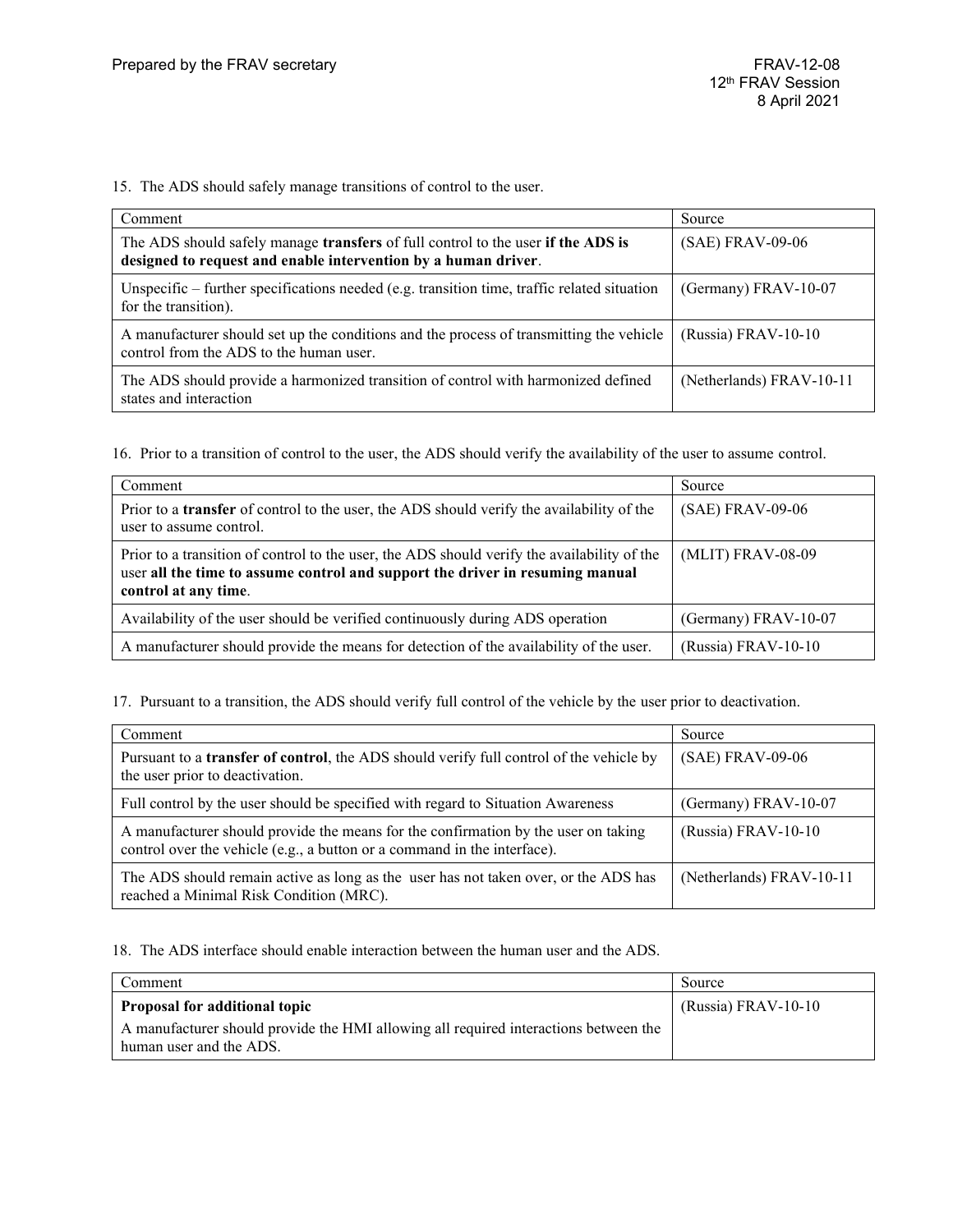| (Comments concerning items 15-18 above)                                                                                                                                             | (France) FRAV-12-09 |
|-------------------------------------------------------------------------------------------------------------------------------------------------------------------------------------|---------------------|
| The AD mode deactivation (end of vehicle longitudinal and lateral control) shall only                                                                                               |                     |
| be performed when system has verified that the driver has taken over vehicle control.<br>This verification shall at least include a criterion on vehicle lateral control (except if |                     |
| the vehicle is already stopped).                                                                                                                                                    |                     |
|                                                                                                                                                                                     |                     |
| When the driver takes over vehicle control on her/his own (without prior system                                                                                                     |                     |
| request), the vehicle shall not disturb the driver takeover by an inappropriate action<br>(e.g. by switching headlamps off, at night).                                              |                     |
|                                                                                                                                                                                     |                     |
| When the driver takes over after a system request, the system shall give back the                                                                                                   |                     |
| control to the driver with a vehicle configuration maximizing driver controllability<br>(e.g. wipers ON in case of rain, headlamps ON by night).                                    |                     |
|                                                                                                                                                                                     |                     |
| UN R157: 5.1.3. The activated system shall exercise control over systems required to<br>support the driver in resuming manual control at any time (e.g., demist, windscreen         |                     |
| wipers and lights).                                                                                                                                                                 |                     |

19. The ADS should tolerate user input errors.

| Comment                                                                                                | Source               |
|--------------------------------------------------------------------------------------------------------|----------------------|
| The ADS should safely respond to user input errors.                                                    | (SAE) FRAV-09-06     |
| Should not only tolerate but implement an adequate coping strategy for input errors                    | (Germany) FRAV-10-07 |
| The ADS should be capable of dealing with user input errors.                                           | (CATARC) FRAV-10-08  |
| Depends on the severity and number of user's errors, the ADS should not only tolerate<br>or ignore it. |                      |
| The ADS should be capable to distinguish an intended override signal from override<br>signal by error. |                      |
| The HMI should distinguish the unintentional actions by the user.                                      | (Russia) FRAV-10-10  |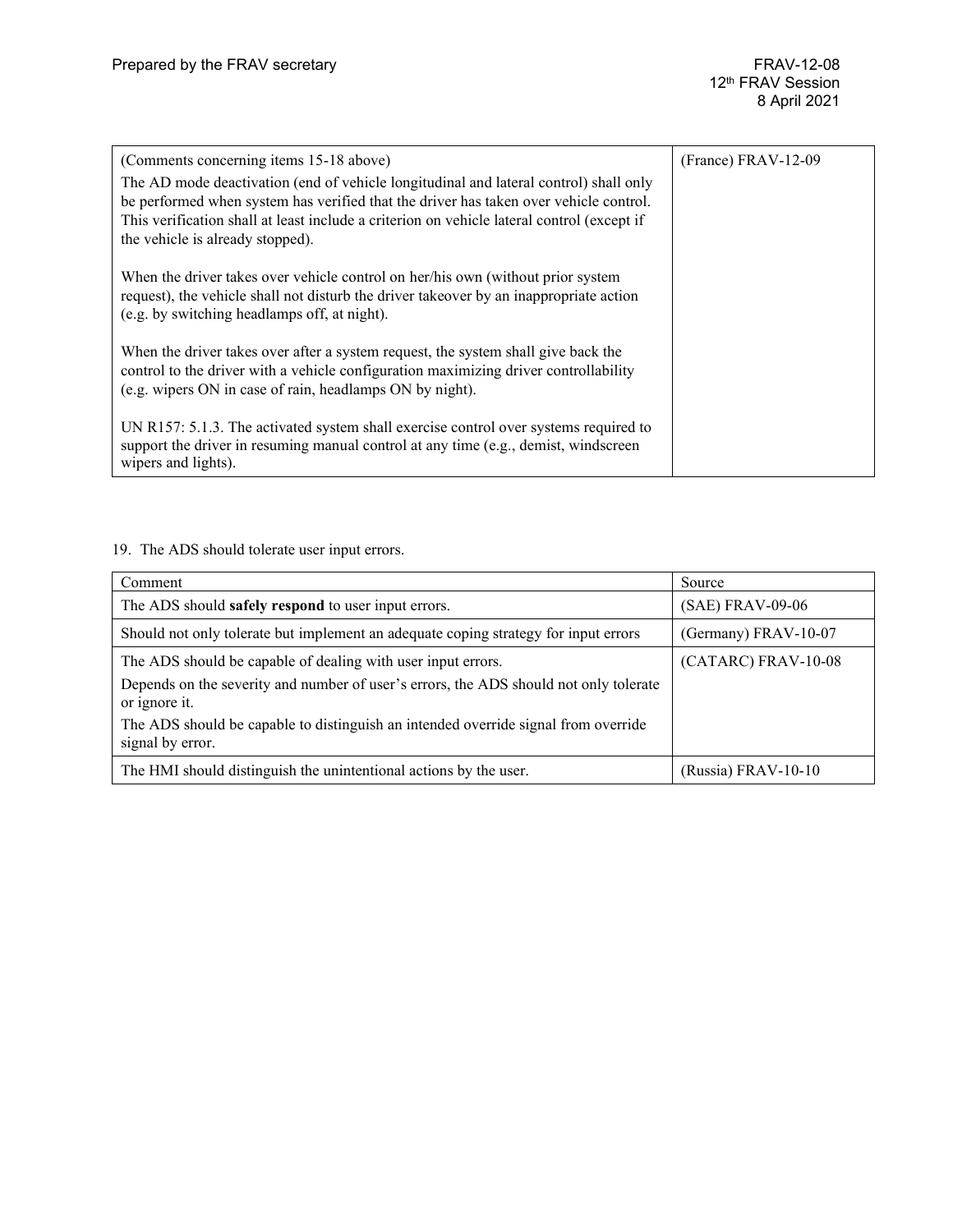20. The ADS should provide feedback to the user on its operational status.

| Comment                                                                                                                                                              | Source                   |
|----------------------------------------------------------------------------------------------------------------------------------------------------------------------|--------------------------|
| Feedback should be provided continuously<br>Feedback should make changes in the situation clear to the driver                                                        | (Germany) FRAV-10-07     |
| Clarify what operational status refers to? (AD mode, manual mode; or normal<br>operation, operation with failure)                                                    | (CATARC) FRAV-10-08      |
| The HMI should provide the information for the user about the ADS operational<br>status.                                                                             | (Russia) FRAV-10-10      |
| The HMI should always clearly inform the user about the current operational status<br>(operational, failure, etc.) in an unambiguous, salient and harmonized manner. | (Netherlands) FRAV-10-11 |
| The HMI should clearly and unambiguously inform the user on the availability of the<br>ADS (feature) to be switched ON.                                              |                          |
| The HMI should only allow the user to activate the ADS (features) when the<br>conditions of its ODD are met.                                                         |                          |
| The HMI should continuously inform the user of the ADS capability to perform the<br>driving task.                                                                    |                          |
| The driver shall be clearly informed that the vehicle is in AD mode or not.                                                                                          | $(France) FRAV-12-09$    |

21. The ADS should warn the user of failures to fulfill user roles and responsibilities.

| Comment                                                                                                                                                                                         | Source                   |
|-------------------------------------------------------------------------------------------------------------------------------------------------------------------------------------------------|--------------------------|
| ADS should warn the user in case he/she is detected unavailable to take over control                                                                                                            | (Germany) FRAV-10-07     |
| The HMI should provide the information for the user about the ADS failures                                                                                                                      | (Russia) FRAV-10-10      |
| The ADS should inform the user of the appropriateness of non-driving-related<br>activities and, where feasible, manage the availability of such activities.                                     | (Netherlands) FRAV-10-11 |
| The driver shall be clearly informed of:                                                                                                                                                        | (France) FRAV-12-09      |
| the vehicle behavior in AD mode and the limits of this behavior (and<br>particularly in case of failure)<br>his own responsibilities, the procedures to comply with (e.g. takeover<br>$\bullet$ |                          |
| procedure) and possible consequences if he does not comply.                                                                                                                                     |                          |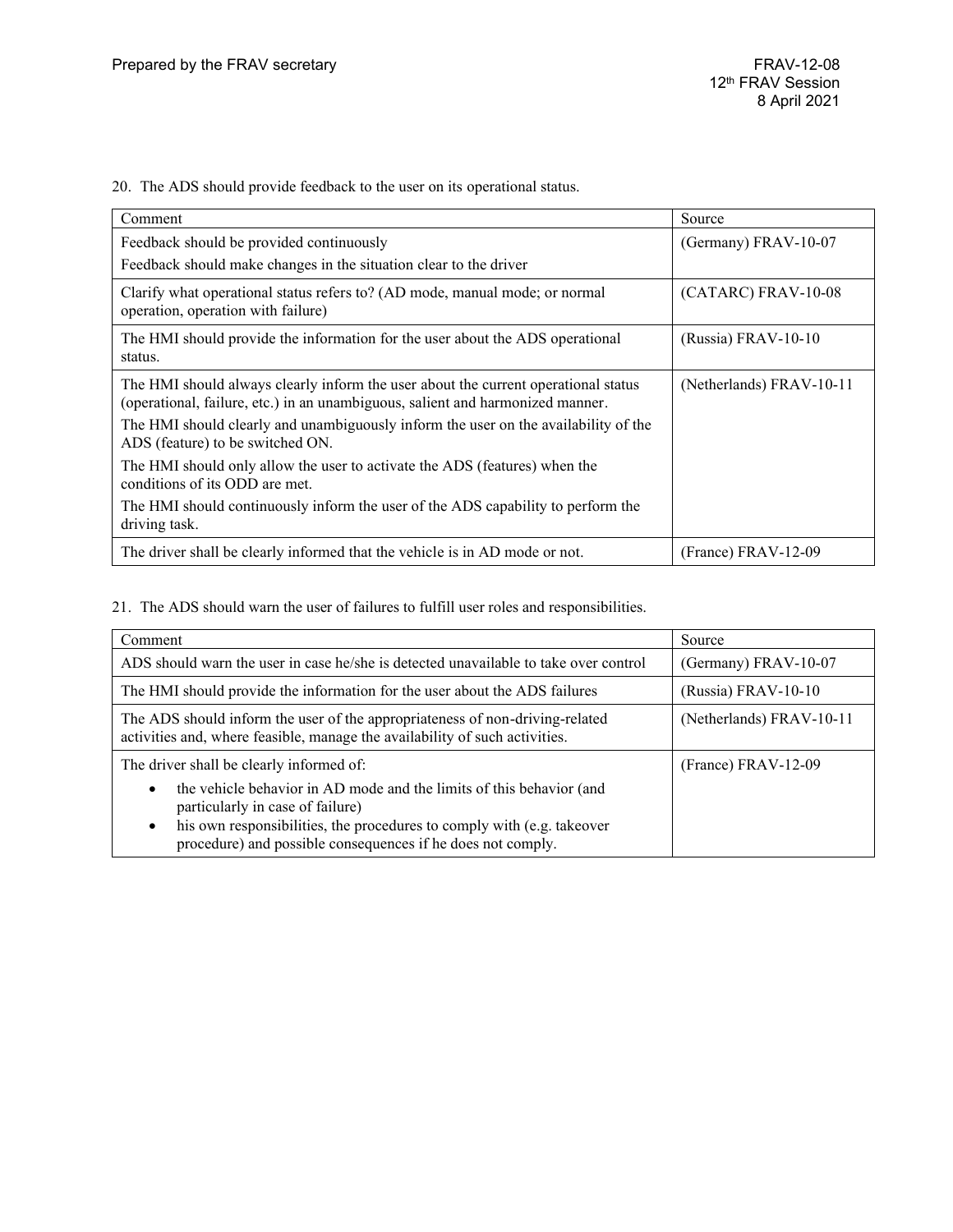22. The user should be provided with information regarding user roles and responsibilities for the safe use of the ADS.

| Comment                                                                                                                                                                                                                                                                                                       | Source               |
|---------------------------------------------------------------------------------------------------------------------------------------------------------------------------------------------------------------------------------------------------------------------------------------------------------------|----------------------|
| Term 'information' should be specified (e.g. what kind of information? User Manual,<br>Display Information, Warnings, etc.?)                                                                                                                                                                                  | (Germany) FRAV-10-07 |
| Depending on the piece of information that is to be provided, the way of "providing"<br>those information needs to be adapted, e.g. general information on user roles should be<br>provided prior to the ride, whereas hints/alerts addressing specific undesired behavior<br>should be given upon occurrence |                      |
| ADS operation modes in the ADS operation manual                                                                                                                                                                                                                                                               | (Russia) FRAV-10-10  |
| The user should be provided for the information on the peculiarities of the ADS and<br>about the functions, which it performs.                                                                                                                                                                                |                      |
| The driver shall be clearly informed of:                                                                                                                                                                                                                                                                      | (France) FRAV-12-09  |
| the vehicle behavior in AD mode and the limits of this behavior (and<br>particularly in case of failure)<br>his own responsibilities, the procedures to comply with (e.g. takeover<br>$\bullet$<br>procedure) and possible consequences if he does not comply.                                                |                      |

23. ADS vehicles that may operate without a user-in-charge should provide means for occupant communication with a remote operator.

| Comment                                                                                                                                                | Source                |
|--------------------------------------------------------------------------------------------------------------------------------------------------------|-----------------------|
| ADS vehicles that may operate without an <b>in-vehicle driver</b> should provide means for<br>occupant communication with remote assistance personnel. | $(SAE)$ FRAV-09-06    |
| The presence end efficiency of the means for occupant communication with a remote<br>operator                                                          | (Russia) FRAV-10-10   |
| The global system should be described including the different components and their<br>interactions. (e.g. Vehicle, Infrastructure, Supervision, )      | $(France) FRAV-12-09$ |

24. Upon completion of an MRM, a user may be permitted to assume control of the vehicle.

| Comment                                                                                                                                                                  | Source                |
|--------------------------------------------------------------------------------------------------------------------------------------------------------------------------|-----------------------|
| Upon completion of an MRM, the user may be permitted to assume control of the<br>vehicle if the ADS is designed to request and enable intervention by a human<br>driver. | (SAE) FRAV-09-06      |
| Availability of the control transfer mode from the ADS to the user after performing an<br><b>MRM</b>                                                                     | $(Russia)$ FRAV-10-10 |
| Included in item 14: "The user should be permitted to override the ADS to assume full<br>control over the vehicle."                                                      | (France) FRAV-12-09   |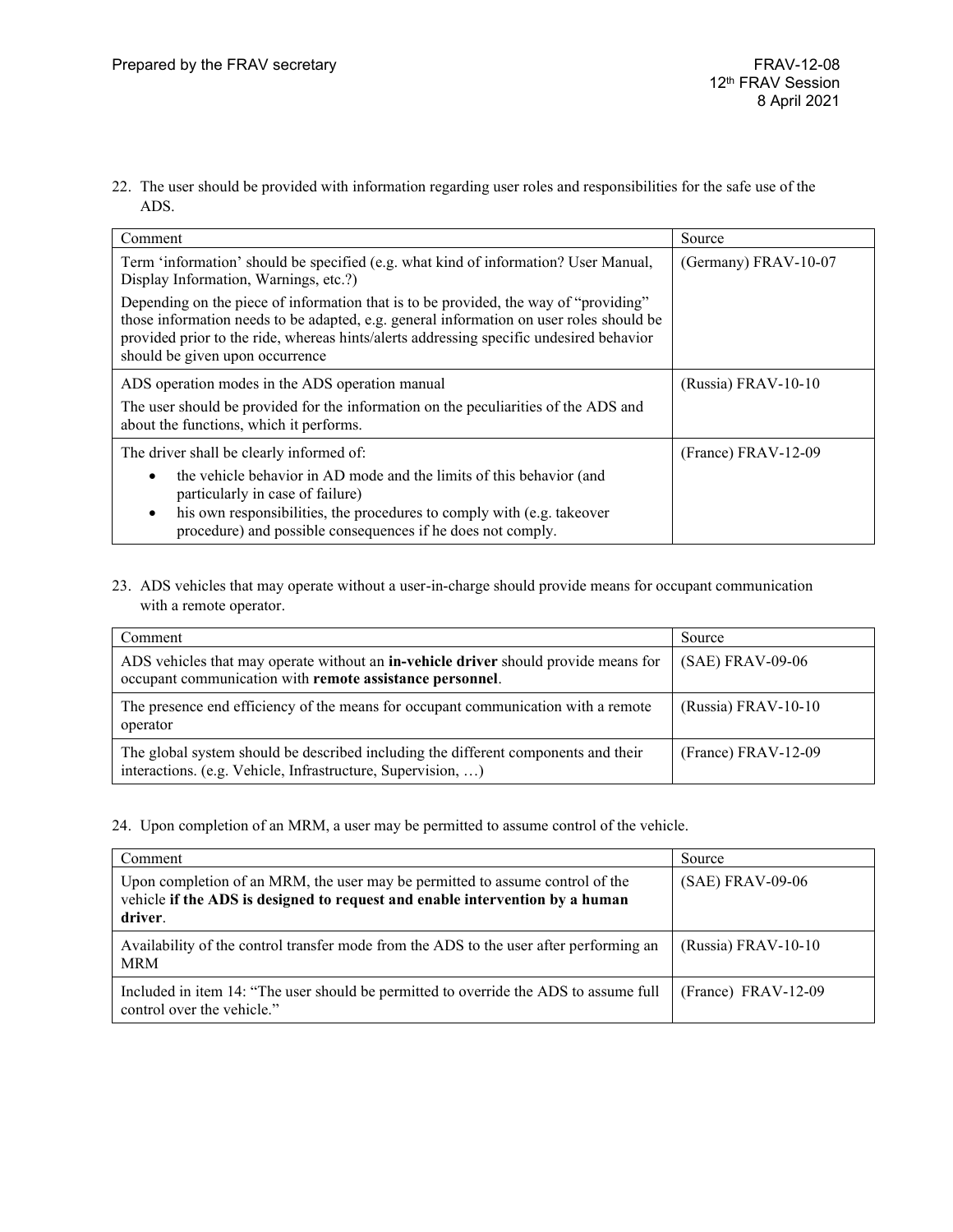### (Derived from the ADS should manage safety-critical **driving** situations)

25. The ADS should recognize and respond to road-safety agents.

| Comment                                                                                                                                                                              | Source               |
|--------------------------------------------------------------------------------------------------------------------------------------------------------------------------------------|----------------------|
| This requirement is already included in the traffic rule requirement                                                                                                                 | (MLIT) FRAV-08-09    |
| Unspecific. Recognizing itself should not be a relevant criterion for performance since<br>it is ALWAYS redundant to the action/intervention and thus provides no safety<br>benefit. | (Germany) FRAV-10-07 |
| Cannot interpret                                                                                                                                                                     | (Russia) FRAV-10-10  |

26. The ADS should mitigate the effects of road hazards.

| Comment                                                                                                                                                                                           | Source               |
|---------------------------------------------------------------------------------------------------------------------------------------------------------------------------------------------------|----------------------|
| The ADS should mitigate the effects of road hazards <b>and collisions.</b> (Collision seems<br>to be different from road hazards. This includes emergency maneuver for mitigating<br>collisions.) | (MLIT) FRAV-08-09    |
| Road hazards being mistakes of other vehicles: OK, needs further specs.<br>Road hazards such as weather, potholes: No, it should not mitigate these, it should<br>avoid accidents due to these.   | (Germany) FRAV-10-07 |
| Cannot interpret                                                                                                                                                                                  | (Russia) FRAV-10-10  |
| Already included in Safety Analysis.                                                                                                                                                              | (France) FRAV-12-09  |

27. The ADS should execute a safe fallback response as conditions warrant.

| Comment                                                                                                                                                            | Source              |
|--------------------------------------------------------------------------------------------------------------------------------------------------------------------|---------------------|
| The ADS should execute a safe fallback response in the event of a failure of the ADS<br>and/or other vehicle system that prevents the ADS from performing the DDT. | (SAE) FRAV-09-06    |
| How should the ADS respond to a user override input during MRM (fallback<br>response)?                                                                             | (CATARC) FRAV-10-08 |
| A manufacturer should set up the conditions and the process of transmitting the vehicle<br>control from the ADS to the human user.                                 | (Russia) FRAV-10-10 |
| In the absence of a fallback-ready user, the ADS should automatically achieve a<br>Minimal Risk Condition (MRC).                                                   |                     |
| Already included in ODD and OEDR response                                                                                                                          | (France) FRAV-12-09 |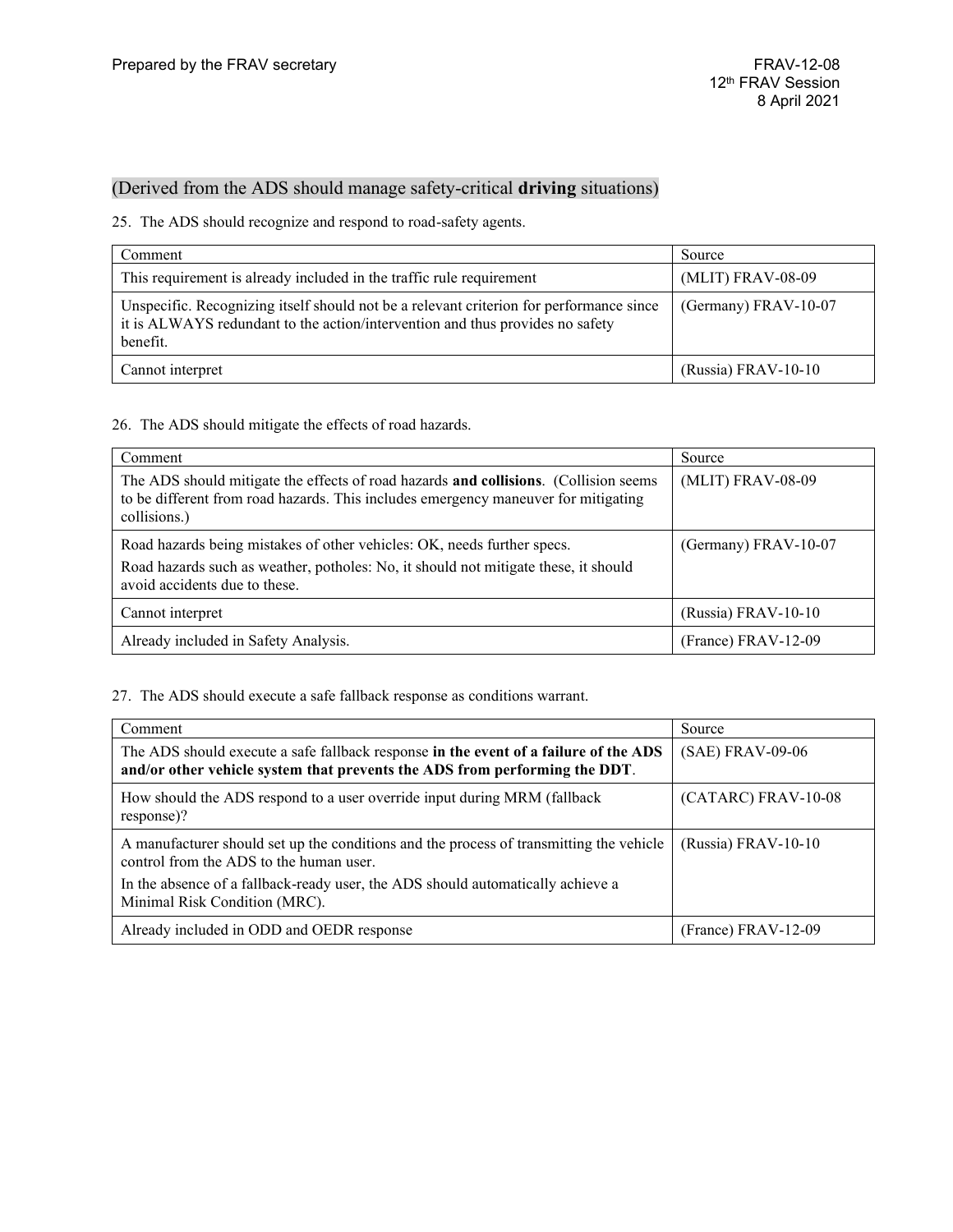28. In the absence of a fallback-ready user, the ADS should automatically achieve a Minimal Risk Condition (MRC).

| Comment                                                                                                                                                                                                                                                                 | Source                |
|-------------------------------------------------------------------------------------------------------------------------------------------------------------------------------------------------------------------------------------------------------------------------|-----------------------|
| In the absence of a fallback-ready user, the ADS should fall back directly to a<br>Minimal Risk Condition if a failure of the ADS and/or other vehicle system<br>prevents the ADS from performing the DDT.                                                              | (SAE) FRAV-09-06      |
| The ADS should respond to the absence of necessary input from the user. If the<br>driver is not attentive in the ADS that require driver to be attentive, the given trip<br>should not be completed and become MRC, therefore, this aspect should be described<br>here. | $(Japan)$ FRAV-10-06  |
| In the absence of a fallback-ready user, the ADS should automatically achieve a<br>Minimal Risk Condition (MRC).                                                                                                                                                        | (Russia) FRAV-10-10   |
| MRC shall be defined and described<br>MRM to reach MRC shall be defined and describe                                                                                                                                                                                    | $(France) FRAV-12-09$ |

### 29. The ADS should place the vehicle in an MRC in the event of a failed transition of full control to the user.

| Comment                                                                                                                                                                                   | Source                |
|-------------------------------------------------------------------------------------------------------------------------------------------------------------------------------------------|-----------------------|
| If the ADS is designed to request and enable intervention by a human driver, the<br>ADS should execute an MRM in the event of a failure in the transition of full control<br>to the user. | $(SAE)$ FRAV-09-06    |
| If the fallback-ready user did not take the full control over the vehicle (what does that<br>mean?), the ADS should automatically achieve a Minimal Risk Condition (MRC).                 | $(Russia)$ FRAV-10-10 |
| The procedure shall be described, and a test shall verify the conformity.                                                                                                                 | (France) FRAV-12-09   |

30. The ADS should achieve a Minimal Risk Condition (MRC) prior to deactivation.

| Comment                                                                                                                                                                                  | Source              |
|------------------------------------------------------------------------------------------------------------------------------------------------------------------------------------------|---------------------|
| Specify the reasons for the ADS deactivation:                                                                                                                                            | (Russia) FRAV-10-10 |
| Reaching ODD boundaries<br>$\bullet$<br>ADS failure not allowing performing the DDT<br>$\bullet$<br>Remote deactivation by the Driverless Operation Dispatcher<br>$\bullet$<br>Etc.<br>٠ |                     |
| MRC shall be specified, with criteria regarding its termination                                                                                                                          | (France) FRAV-12-09 |

### 31. The ADS should signal its intention to place the vehicle in an MRC.

| Comment                                                                                                                                                     | Source                |
|-------------------------------------------------------------------------------------------------------------------------------------------------------------|-----------------------|
| Signal to whom? How? If to other road users, use of directional signals and flashers<br>may be contemplated. If to users, an indicator may be contemplated. | (SAE) FRAV-09-06      |
| Signal to other road users (The ADS should interact safely with other road users)                                                                           | $(Russia) FRAV-10-10$ |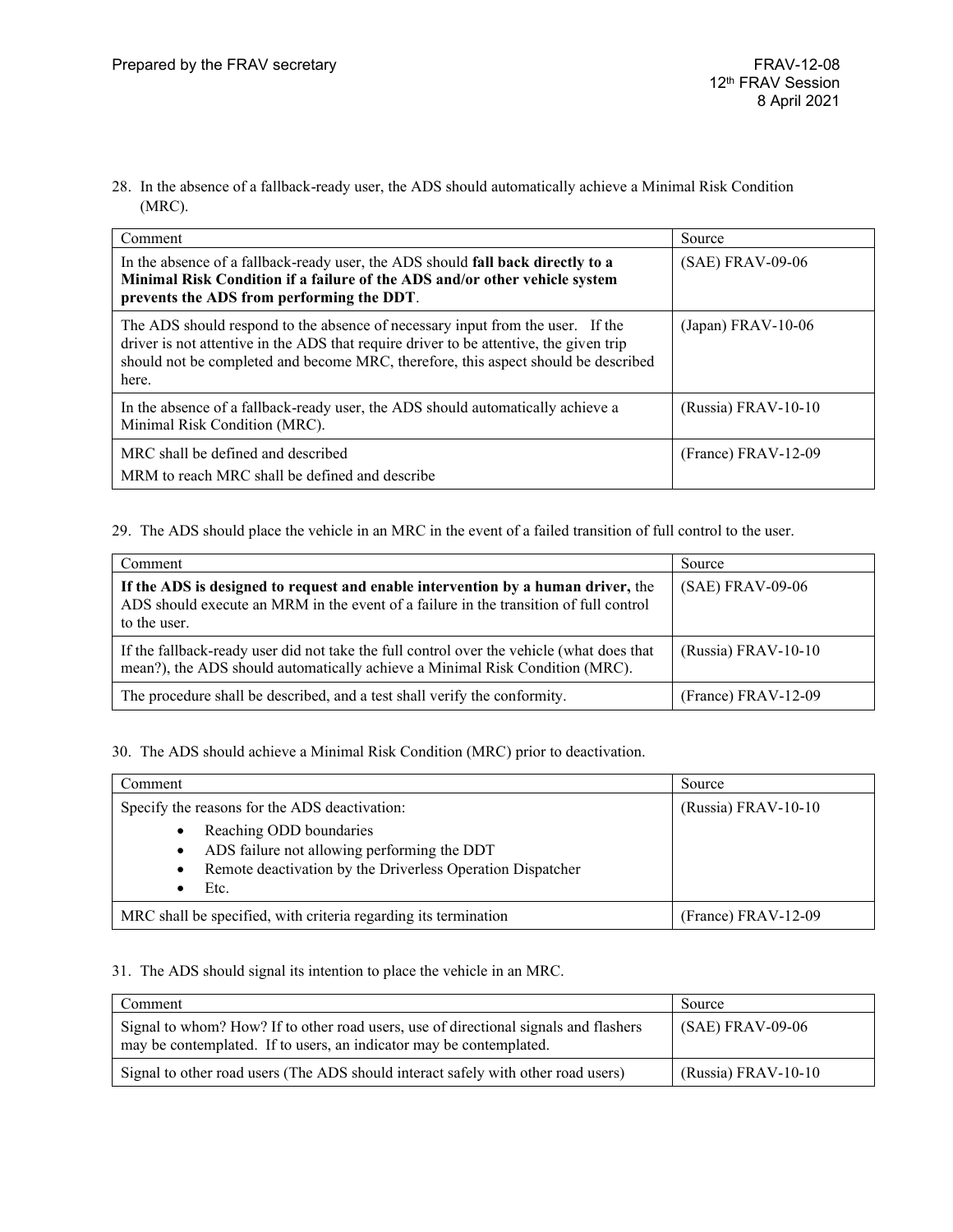| Signal to the vehicle user (The HMI should inform the user about the ADS operational<br>status) |                       |
|-------------------------------------------------------------------------------------------------|-----------------------|
| MRC shall be specified, with criteria regarding its intention                                   | $(France) FRAV-12-09$ |

32. The ADS should safely manage short-duration ODD exits.

| Comment                                                                                                                                                                                                                                                                                                         | Source                 |
|-----------------------------------------------------------------------------------------------------------------------------------------------------------------------------------------------------------------------------------------------------------------------------------------------------------------|------------------------|
| (Delete)                                                                                                                                                                                                                                                                                                        | (MLIT) FRAV-08-09      |
| Is this a) a quick reaction to an ODD exit? Then OK, ODD exit procedures apply<br>Is this b) an off-on-situation for the ODD (e.g. shortly driving through a non-ODD<br>condition being still active? Then not OK. Any ODD exit shall lead to deactivation<br>with the relevant procedures.                     | (Germany) $FRAV-10-07$ |
| Short duration is not acceptable unless we could give some clear definitions about:<br>1. How long a short duration should be?<br>In principle, ADS must transfer control to the user upon an ODD exit;<br>2.<br>3. If an accident occurs during this duration, who should be responsible for it?<br>(ADS/user) | (CATARC) FRAV-10-08    |
| According to the above, we suggest deleting.                                                                                                                                                                                                                                                                    |                        |
| If the ODD boundaries are set, the ADS may be allowed to operate outside the ODD<br>boundaries for [X minutes] after which the MRC should be achieved.                                                                                                                                                          | (Russia) FRAV-10-10    |
| In AD mode, if situation would be difficult to control by the driver (taking into<br>account vehicle technical status and urgency level) the vehicle:                                                                                                                                                           | (France) FRAV-12-09    |
| shall manage the situation at best effort without requesting the driver to<br>takeover,<br>shall inform the driver.                                                                                                                                                                                             |                        |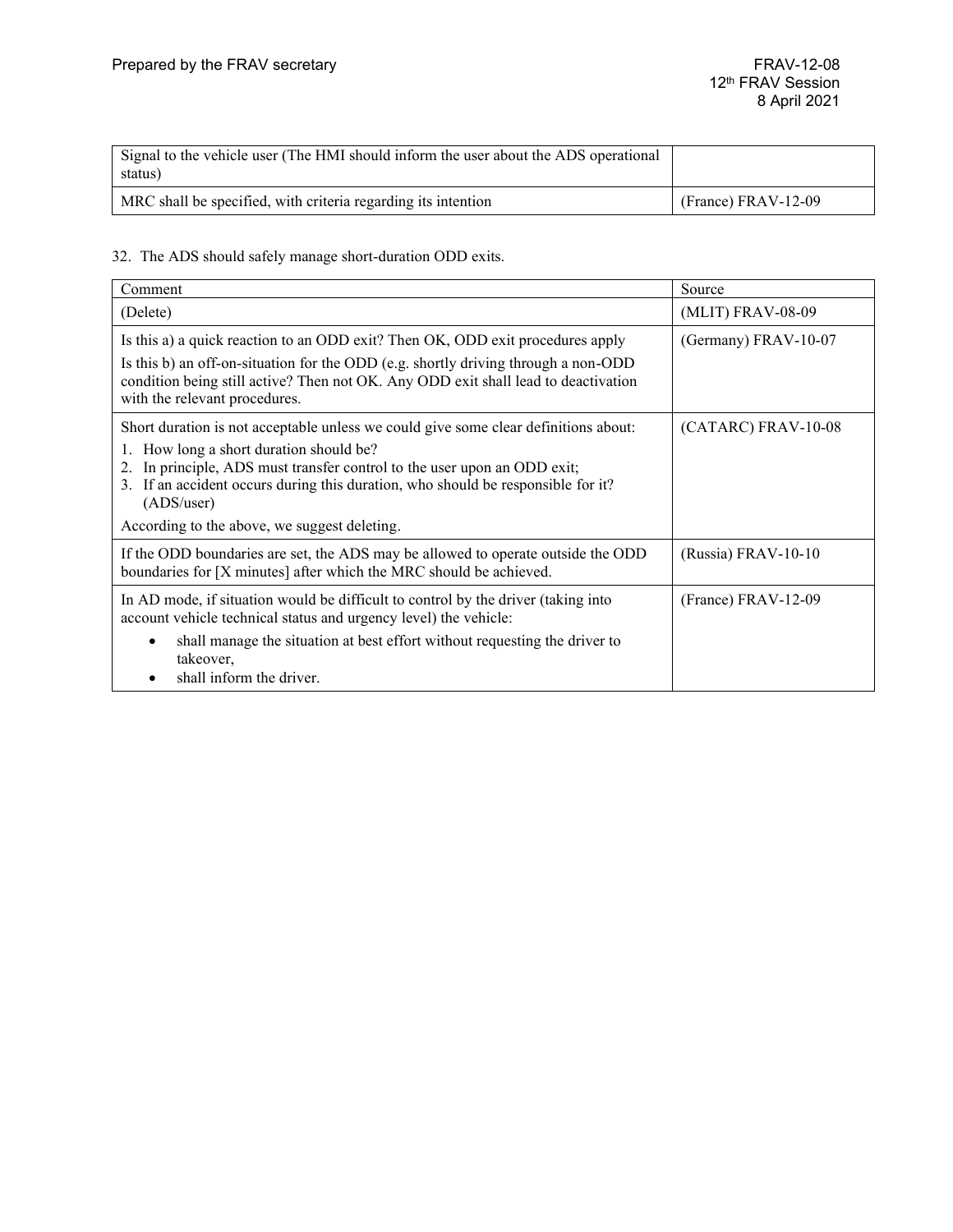33. Pursuant to a collision, the ADS should stop the vehicle and deactivate.

| Comment                                                                                                                                                                                                                                                                                                                                                                              | Source              |
|--------------------------------------------------------------------------------------------------------------------------------------------------------------------------------------------------------------------------------------------------------------------------------------------------------------------------------------------------------------------------------------|---------------------|
| Pursuant to a collision, the ADS should stop the vehicle and <b>inhibit ADS reactivation</b><br>until its capability to proceed has been verified.                                                                                                                                                                                                                                   | (SAE) FRAV-09-06    |
| After detection of a first significant shock while driving (e.g. frontal collision with<br>airbags triggering or lateral collision during an insertion), the vehicle shall:                                                                                                                                                                                                          | (France) FRAV-12-09 |
| inhibit AD mode reactivation until proper operation has been verified,<br>٠<br>perform predefined MRM in the best possible way, according to vehicle<br>٠<br>operational status and current situation<br>Vehicle could also, simultaneously, request the driver to takeover vehicle<br>٠<br>control if vehicle and current situation are sufficiently controllable by the<br>driver. |                     |

### (Derived from the ADS should safely manage failure modes)

(CATARC) FRAV-10-08: Clarify the relationship between failure modes and safety-critical situations below. In our opinion, safely manage failure mode is closely connected with safety critical situations, namely it should be categorized as a subtopic under "failure modes". (Response: "Failure modes" refers to internal system failures such as loss of the capability to perform a DDT function. "Safety-critical events" refers to external events in the roadway such as a collision between preceding vehicles.)

34. The ADS should detect system malfunctions and abnormalities.

| Comment                                                                                                                                                                                                                                                                                                                                                  | Source              |
|----------------------------------------------------------------------------------------------------------------------------------------------------------------------------------------------------------------------------------------------------------------------------------------------------------------------------------------------------------|---------------------|
| The ADS should detect system malfunctions/abnormalities and evaluate system's<br>ability to fulfill the entire DDT.                                                                                                                                                                                                                                      | (CATARC) FRAV-10-08 |
| A manufacturer should provide the list of ADS malfunctions and abnormalities, which<br>are detected by the ADS and the ADS responses on each item from the list                                                                                                                                                                                          | (Russia) FRAV-10-10 |
| The ADS as a complex electronic system should be built in accordance with the safety<br>concept implying the presence of design measures providing for the possibilities of<br>switching to a backup control option or to using a backup control system that ensure<br>the reliability of systems even in the event of damage to the electrical circuit. |                     |
| The ADS should provide for self-diagnosis of faults in accordance with the prescribed<br>list (e.g. battery discharging, wheel puncturing, etc.) with communication to the<br>Driverless Operation Dispatcher followed the execution of the minimum risk<br>maneuver, a safe vehicle stop and disembarkation of passengers.                              |                     |
| Safety concepts have to be defined regarding malfunctions and abnormalities (to<br>address ISO 26262 and 21448).                                                                                                                                                                                                                                         | (France) FRAV-12-09 |

35. The ADS should be protected from unauthorized access.

| Comment                                                                          | Source                |
|----------------------------------------------------------------------------------|-----------------------|
| <b>Proposal for addition topic.</b>                                              | $(Russia) FRAV-10-10$ |
| The measures ensuring protection form an unauthorized access should be provided. |                       |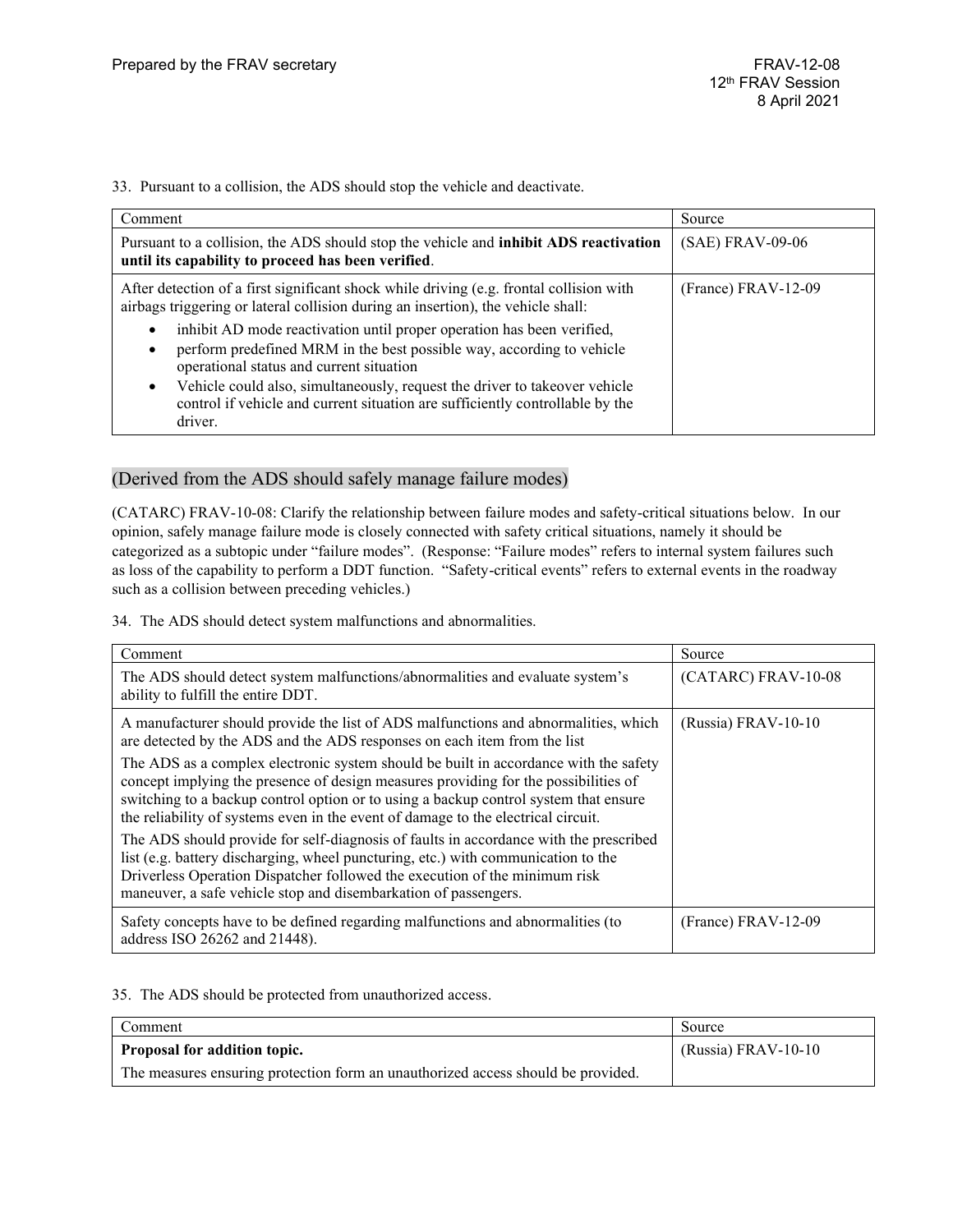36. The ADS should execute a safe fallback response upon detection of a failure that compromises performance of the DDT.

| Comment                                                                                                  | Source                |
|----------------------------------------------------------------------------------------------------------|-----------------------|
| A manufacturer should set up the list of the ADS failures requiring safe fallback<br>response.           | $(Russia)$ FRAV-10-10 |
| Failure that compromise performance of the DDT shall be defined<br>Fallback responses shall be specified | $(France) FRAV-12-09$ |

37. Provided a failure does not compromise ADS performance of the entire DDT, the ADS should respond safely to the presence of a fault in the system.

| Comment                                                                                                                                                                                      | Source              |
|----------------------------------------------------------------------------------------------------------------------------------------------------------------------------------------------|---------------------|
| Provided a failure does not compromise ADS performance of the entire DDT, the ADS<br>should respond safely to the presence of a <b>failure</b> in the system.                                | (MLIT) FRAV-08-09   |
| A manufacturer should set up the list of the ADS faults, which would lead to its<br>limited operation and specify the ODD for the limited operation including duration of<br>such operation. | (Russia) FRAV-10-10 |
| Trigger a safe state until the driver takeover or the MRM is achieved                                                                                                                        | (France) FRAV-12-09 |

38. The ADS should signal faults and resulting operational status.

| Comment                                                                                                                                                                           | Source                |
|-----------------------------------------------------------------------------------------------------------------------------------------------------------------------------------|-----------------------|
| The ADS should signal <b>failures</b> and resulting operational status.                                                                                                           | (MLIT) FRAV-08-09     |
| The HMI should provide the information for the user about the ADS operational faults.<br>The HMI should provide the information for the user about the ADS operational<br>status. | $(Russia)$ FRAV-10-10 |
| Shall be specified by OEM                                                                                                                                                         | (France) FRAV-12-09   |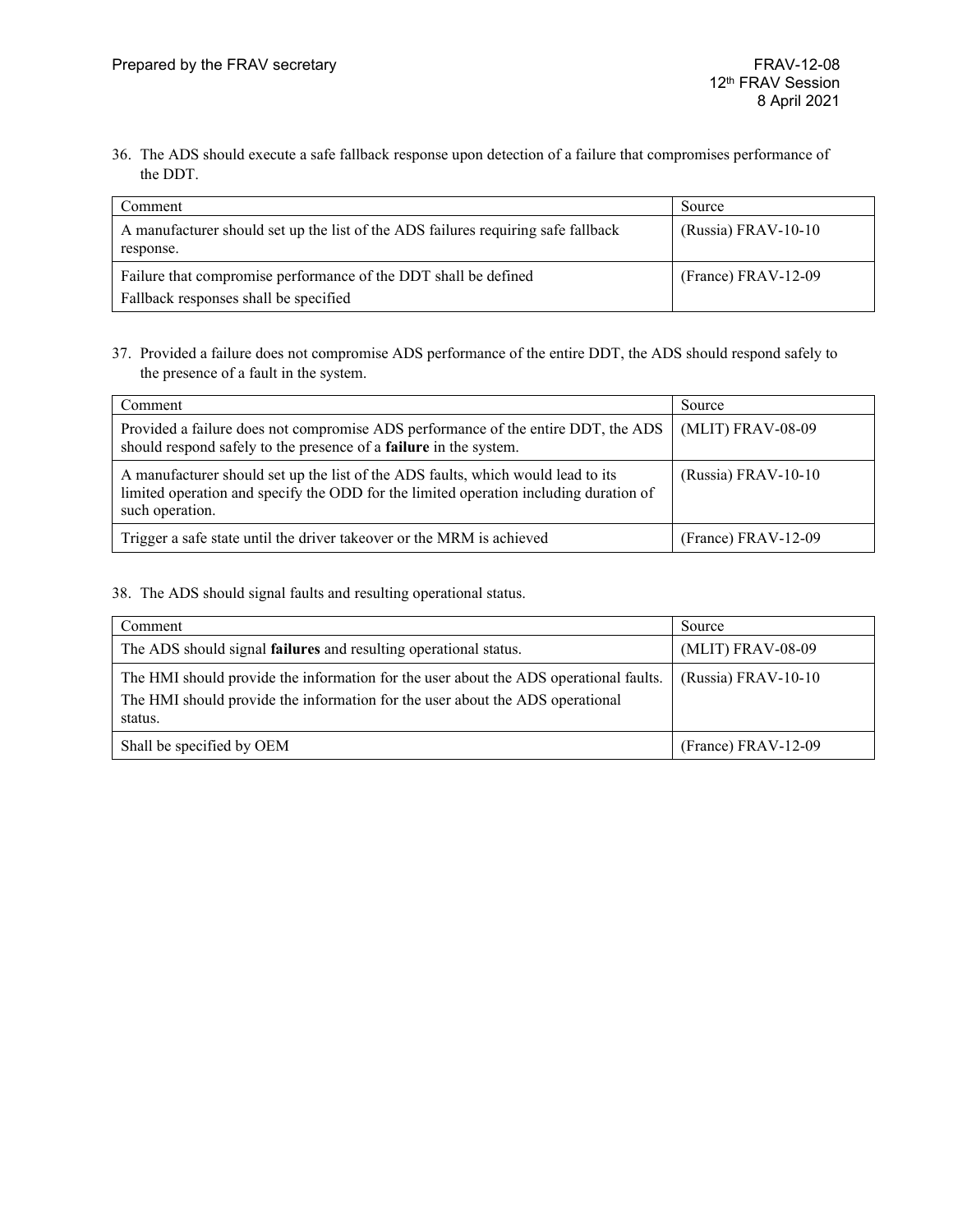### (Derived from the ADS should maintain a safe operational state)

(CATARC) FRAV-10-08: The topics emphasize the means to ensure the safe operational state. It is recommended to highlight the means to use during the full operational life cycle.

(Russia) FRAV-10-10: A description of the checks allowing evaluating the serviceability and correctness of the operation of an ADS, including the functioning of the human-machine interface (HMI), during the periodic technical inspection shall be provided. Performing those checks shall not be costly or time-consuming. The list of considerable system failures, description of failures and relevant actions by the automated vehicle shall be established.

39. The ADS should be permanently disabled in the event of obsolescence.

| Comment                              | Source                |
|--------------------------------------|-----------------------|
| This topic should not be considered. | $(Russia) FRAV-10-10$ |
| Shall be specified by OEM            | $(France) FRAV-12-09$ |

40. Pursuant to a collision and/or a failure detected in DDT-related functions, ADS activation should not be possible until the safe operational state of the ADS has been verified.

| Comment                                                                                                                                                                                                                                        | Source                |
|------------------------------------------------------------------------------------------------------------------------------------------------------------------------------------------------------------------------------------------------|-----------------------|
| The manufacturer should specify how the ADS detects collisions and failures in DDT-<br>related functions, which would not allow the further ADS activation.                                                                                    | $(Russia)$ FRAV-10-10 |
| In case of failure impacting safety in AD mode, an appropriate degradation concept<br>shall be to inhibit AD mode until next vehicle switch off and vehicle proper operation<br>has been verified either by self-diagnostic or by maintenance. | (France) FRAV-12-09   |

41. The ADS should signal required system maintenance to the user.

| Comment                                                                                                                                                                                                                                                                                                                     | Source              |
|-----------------------------------------------------------------------------------------------------------------------------------------------------------------------------------------------------------------------------------------------------------------------------------------------------------------------------|---------------------|
| Requirements related to maintenance is not specific to ADS and should not be<br>described here.                                                                                                                                                                                                                             | (MLIT) FRAV-08-09   |
| The ADS should provide for self-diagnosis of faults in accordance with the prescribed<br>list (e.g. battery discharging, wheel puncturing, etc.) with communication to the<br>Driverless Operation Dispatcher followed the execution of the minimum risk<br>maneuver, a safe vehicle stop and disembarkation of passengers. | (Russia) FRAV-10-10 |
| Shall be specified by OEM                                                                                                                                                                                                                                                                                                   | (France) FRAV-12-09 |